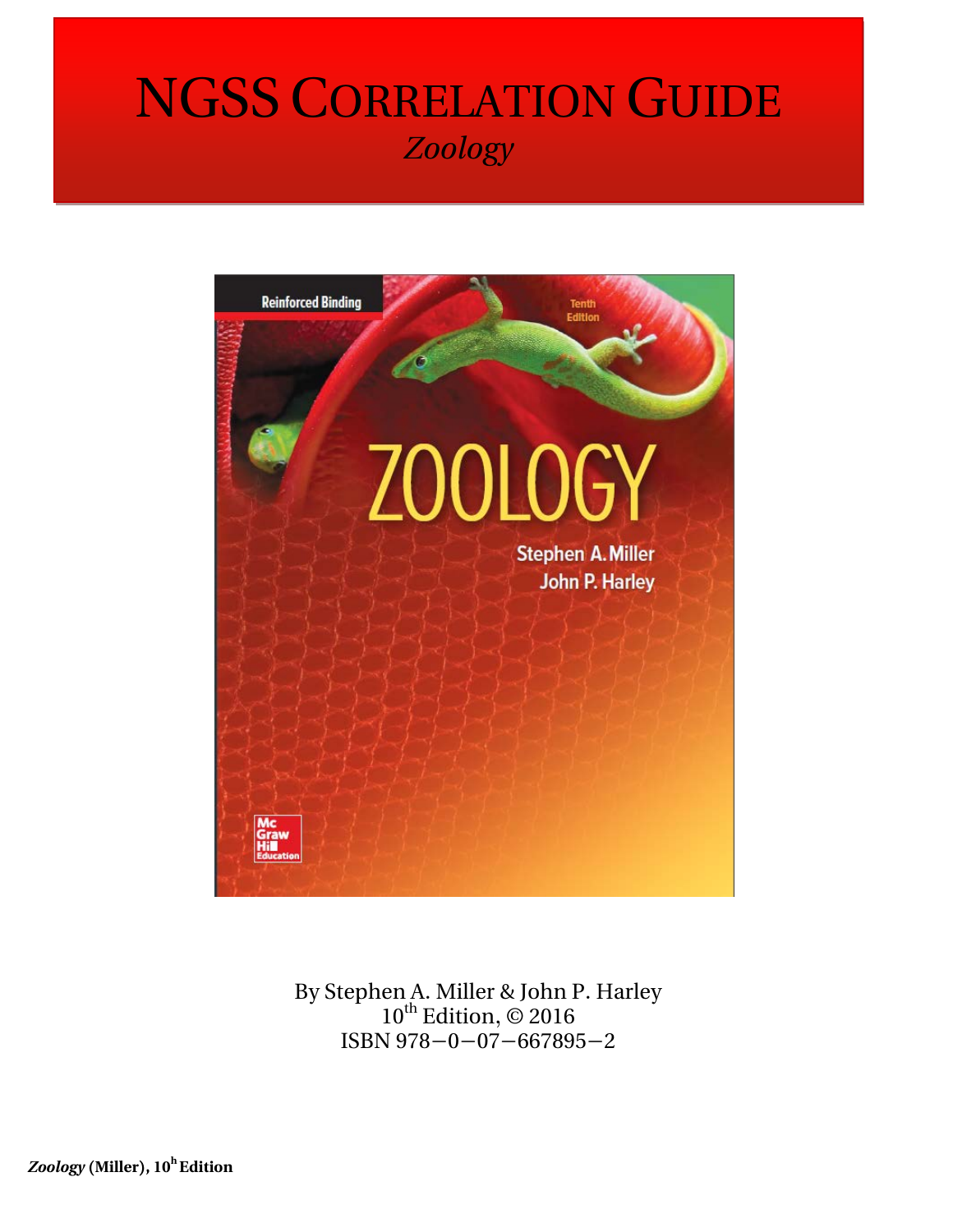## **NGSS Correlation** *Zoology,* **(10e) by Stephen A. Miller & John P. Harley**

| <b>Next Generation Science Standards</b><br>Life Science Performance<br><b>Expectations</b>                                                                                                                                                                            | Zoology, 10 <sup>th</sup><br>Edition, ©2016                                                                                                                                                          |  |
|------------------------------------------------------------------------------------------------------------------------------------------------------------------------------------------------------------------------------------------------------------------------|------------------------------------------------------------------------------------------------------------------------------------------------------------------------------------------------------|--|
| <b>HS-LS1 From Molecules to Organisms: Structures and Processes</b>                                                                                                                                                                                                    |                                                                                                                                                                                                      |  |
| $HS-LS1-1$ . Construct an explanation<br>based on evidence for how the structure<br>of DNA determines the structure of<br>proteins which carry out the essential<br>functions of life through systems of<br>specialized cells.<br>$HS-LS1-2$ . Develop and use a model | $25 - 26, 36, 43 - 47$<br>$26-33, 176-178, 202-203, 205-207, 210-$                                                                                                                                   |  |
| to illustrate the hierarchical<br>organization of interacting systems<br>that provide specific functions within<br>multicellular organisms.                                                                                                                            | $212, 224 - 227, 244 - 245, 279 - 280, 286$<br>$290, 305, 323 - 324, 341 - 348, 360 - 363,$<br>$381-385, 399-403, 419-423, 435-453,$<br>$455 - 482, 485 - 504, 506 - 526, 529 - 551,$<br>$553 - 573$ |  |
| $HS-LS1-3$ . Plan and conduct an<br>investigation to provide evidence that<br>feedback mechanisms maintain<br>homeostasis.                                                                                                                                             | $131, 420 - 422, 423, 487 - 502, 553 - 573$                                                                                                                                                          |  |
| HS-LS1-4. Use a model to illustrate<br>the role of cellular division (mitosis)<br>and differentiation in producing and<br>maintaining complex organisms.                                                                                                               | $26, 36, 39 - 41, 123 - 127$                                                                                                                                                                         |  |
| $HS-LS1-5$ . Use a model to illustrate<br>how photosynthesis transforms light<br>energy into stored chemical energy.                                                                                                                                                   | Can be incorporated into the following:<br>94, 101, 103, 104                                                                                                                                         |  |
| HS-LS1-6. Construct and revise an<br>explanation based on evidence for<br>how carbon, hydrogen, and oxygen<br>from sugar molecules may combine<br>with other elements to form amino<br>$\alpha$ acids and/or other large carbon-<br>based molecules.                   | $43 - 47$                                                                                                                                                                                            |  |
| HS-LS1-7. Use a model to illustrate<br>that cellular respiration is a chemical<br>process whereby the bonds of food<br>molecules and oxygen molecules are<br>broken and the bonds in new<br>compounds are formed resulting in a<br>net transfer of energy.             | Can be incorporated into the following:<br>22, 90, 101, 103, 104, 554                                                                                                                                |  |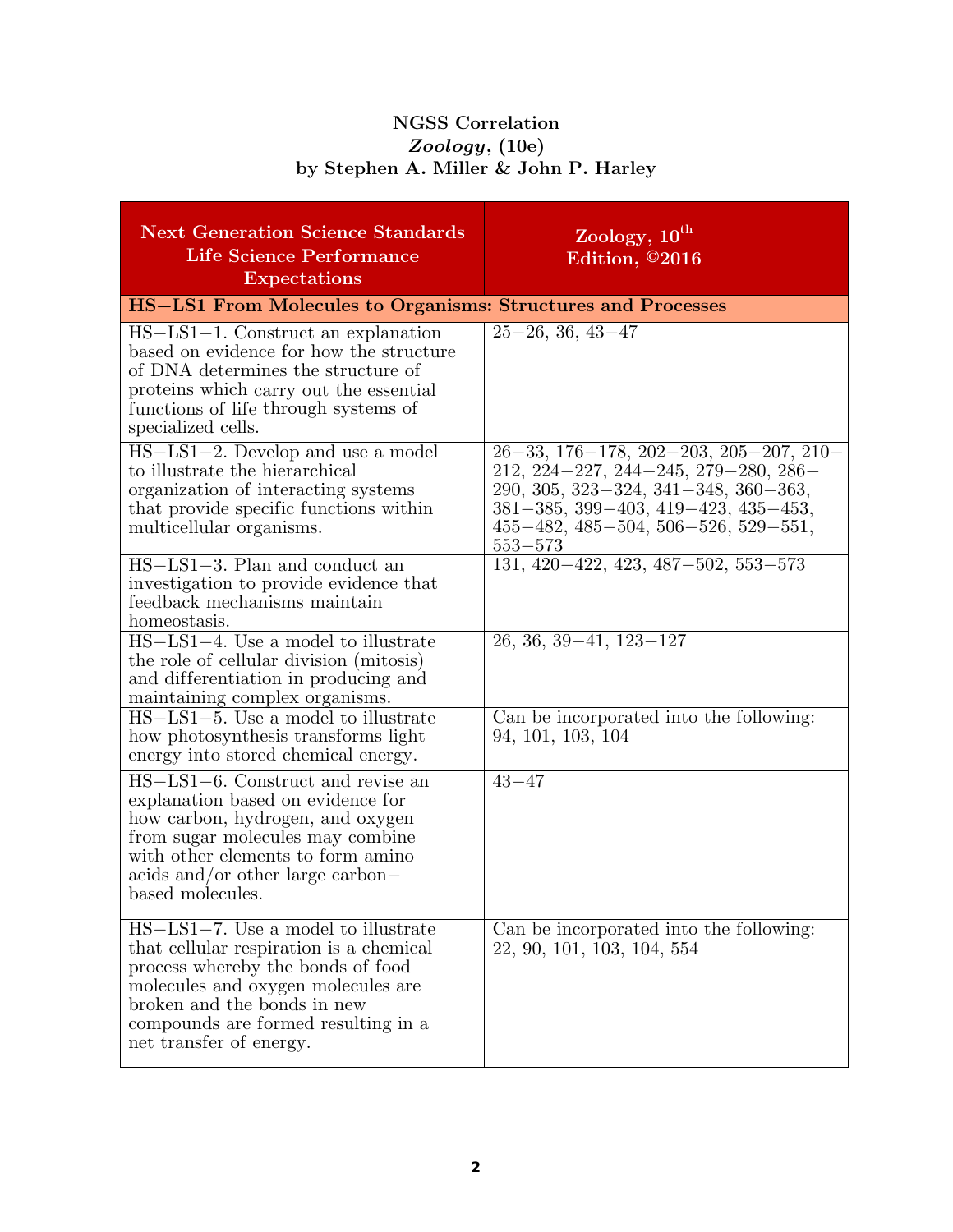| <b>Next Generation Science Standards</b><br><b>Life Science Performance</b><br><b>Expectations</b>                                                                                                                                                                 | Zoology, 10 <sup>th</sup><br>Edition, ©2016                                                                                                                |
|--------------------------------------------------------------------------------------------------------------------------------------------------------------------------------------------------------------------------------------------------------------------|------------------------------------------------------------------------------------------------------------------------------------------------------------|
| HS-LS2 Ecosystems: Interactions, Energy, and Dynamics                                                                                                                                                                                                              |                                                                                                                                                            |
| $HS-LS2-1$ . Use mathematical and/or<br>computational representations to<br>support explanations of factors that<br>affect carrying capacity of ecosystems<br>at different scales.                                                                                 | $95 - 96$                                                                                                                                                  |
| $HS-LS2-2$ . Use mathematical<br>representations to support and<br>revise explanations based on<br>evidence about factors affecting<br>biodiversity and populations in<br>ecosystems of different scales.                                                          | $96 - 97, 107 - 110$                                                                                                                                       |
| HS-LS2-3. Construct and revise<br>an explanation based on evidence<br>for the cycling of matter and flow<br>of energy in aerobic and anaerobic                                                                                                                     | $101 - 104$                                                                                                                                                |
| HS-LS2-4. Use mathematical<br>representations to support claims<br>for the cycling of matter and flow<br>of energy among organisms in an<br>ecosystem.                                                                                                             | $101 - 104$                                                                                                                                                |
| HS-LS2-5. Develop a model to illustrate<br>the role of photosynthesis and cellular<br>respiration in the cycling of carbon among<br>the biosphere, atmosphere, hydrosphere,<br>and geosphere.                                                                      | $103 - 104$                                                                                                                                                |
| $HS-LS2-6$ . Evaluate the claims,<br>evidence, and reasoning that the complex<br>interactions in ecosystems maintain<br>relatively consistent numbers and types of<br>organisms in stable conditions, but<br>changing conditions may result in a new<br>ecosystem. | $4-5, 100-101$                                                                                                                                             |
| HS-LS2-7. Design, evaluate, and refine<br>a solution for reducing the impacts of<br>human activities on the environment and<br>biodiversity.*                                                                                                                      | Can be incorporated into the following:<br>$7, 9, 107 - 110$<br>$How Do We Know? 106-107$<br><i>Wildlife Alert</i> 8, 55–56, 109, 167, 347,<br>$378 - 379$ |
| HS-LS2-8. Evaluate the evidence for<br>the role of group behavior on<br>individual and species' chances to<br>survive and reproduce.                                                                                                                               | Can be incorporated into the following:<br>$403 - 405, 431 - 433$                                                                                          |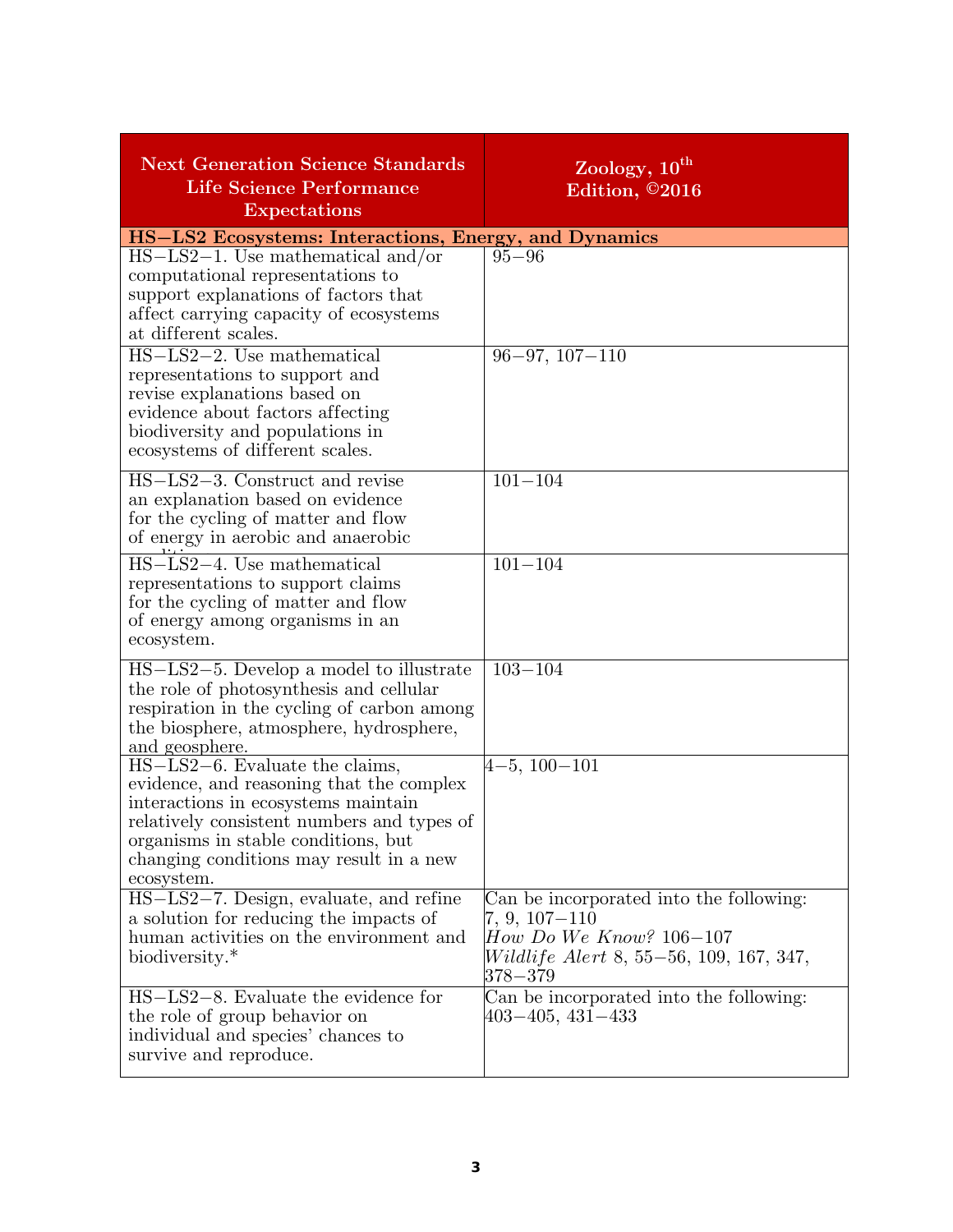| <b>Next Generation Science Standards</b><br>Life Science Performance<br><b>Expectations</b>                                                                                                                                                                                                                                                                                                                                                                                                                                                                                                                                                                                                 | Zoology, 10 <sup>th</sup><br>Edition, $\overline{\odot}20\overline{16}$                                                                                                                                                                                                                                                                       |  |
|---------------------------------------------------------------------------------------------------------------------------------------------------------------------------------------------------------------------------------------------------------------------------------------------------------------------------------------------------------------------------------------------------------------------------------------------------------------------------------------------------------------------------------------------------------------------------------------------------------------------------------------------------------------------------------------------|-----------------------------------------------------------------------------------------------------------------------------------------------------------------------------------------------------------------------------------------------------------------------------------------------------------------------------------------------|--|
| HS-LS3 Heredity: Inheritance and Variation of Traits                                                                                                                                                                                                                                                                                                                                                                                                                                                                                                                                                                                                                                        |                                                                                                                                                                                                                                                                                                                                               |  |
| $HS-LS3-1$ . Ask questions to clarify<br>relationships about the role of DNA and<br>chromosomes in coding the instructions<br>for characteristic traits passed from<br>parents to offspring.                                                                                                                                                                                                                                                                                                                                                                                                                                                                                                | $36-38, 41-43, 50-55$                                                                                                                                                                                                                                                                                                                         |  |
| $\overline{HS - LS3 - 2}$ . Make and defend a claim<br>based on evidence that inheritable<br>genetic variations may result from: $(1)$<br>new genetic combinations through<br>meiosis, $(2)$ viable errors occurring during<br>replication, and/or $(3)$ mutations caused<br>by environmental factors.                                                                                                                                                                                                                                                                                                                                                                                      | $41-43, 47-52, 64, 65, 82-83, 90-91$                                                                                                                                                                                                                                                                                                          |  |
| $HS-LS3-3$ . Apply concepts of statistics<br>and probability to explain the variation<br>and distribution of expressed traits in a<br>population.                                                                                                                                                                                                                                                                                                                                                                                                                                                                                                                                           | $78 - 86$                                                                                                                                                                                                                                                                                                                                     |  |
| HS-LS4 Biological Evolution: Unity and Diversity                                                                                                                                                                                                                                                                                                                                                                                                                                                                                                                                                                                                                                            |                                                                                                                                                                                                                                                                                                                                               |  |
| HS-LS4-1. Communicate scientific<br>information that common ancestry<br>and biological evolution are<br>supported by multiple lines of<br>empirical evidence.                                                                                                                                                                                                                                                                                                                                                                                                                                                                                                                               | $3-5, 60, 67-73, 114-120, 143, 150-$<br>151, 168, 170, 172, 194, 216, 220–222,<br>$237-234, 241-242, 252-253, 298-299,$<br>$301-302, 316-317, 326-327, 330-333,$<br>$348 - 349, 352 - 354, 368 - 369, 371 - 374,$<br>$387, 389 - 392, 409 - 411, 427 - 431$<br>Evolutionary Insights 75-76, 125,<br>$328, 349 - 350$<br>How Do We Know? 4, 74 |  |
| HS-LS4-2. Construct an explanation<br>based on evidence that the process of<br>evolution primarily results from four<br>factors: $(1)$ the potential for a species to<br>increase in number, $(2)$ the heritable<br>genetic variation of individuals in a<br>species due to mutation and sexual<br>reproduction, $(3)$ competition for limited<br>resources, and $(4)$ the proliferation of<br>those organisms that are better able to<br>survive and reproduce in the<br>HS-LS4-3. Apply concepts of statistics<br>and probability to support explanations<br>that organisms with an advantageous<br>heritable trait tend to increase in<br>proportion to organisms lacking this<br>trait. | $2-3, 63-67, 78-79, 83-86, 90-91$<br>$2-3, 64-66, 78-86, 83-84$                                                                                                                                                                                                                                                                               |  |